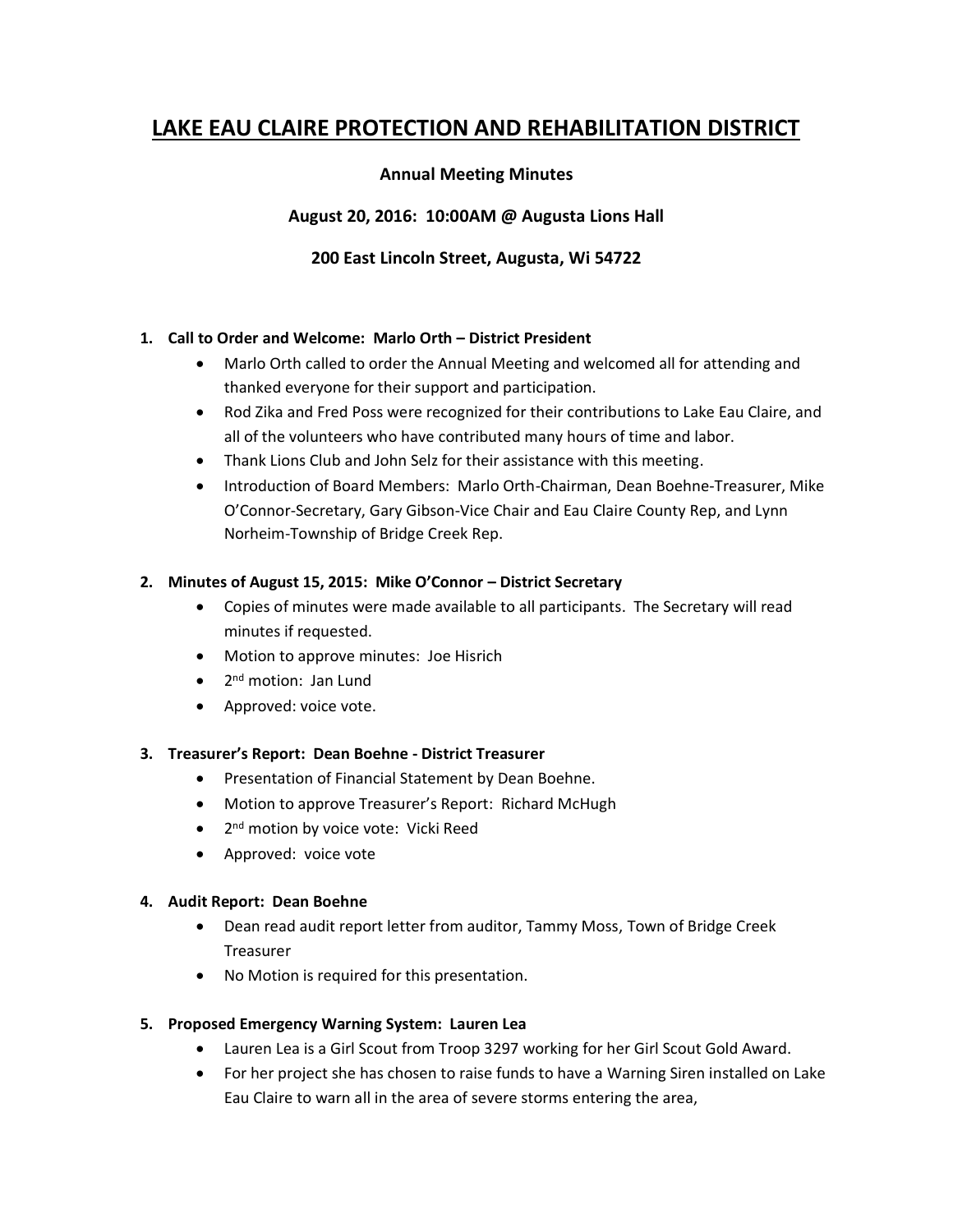- She estimates that this project will cost approximately \$25,000 and has raised approximately 15% of the needed funds at this time.
- She has been working with Eau Claire County, Town of Bridge Creek, and Town of Ludington.
- The siren will be installed at the site of the aeration control building on the North shore of Lake Eau Claire.
- The Lake District agreed to provide electricity to power the new siren.

# **6. Lake Association Presentation: Vicki Reed**

- Presentation by Vicki Reed on behalf of Fred Poss, Lake Association President thanked everyone for their participation and help.
- The 10<sup>th</sup> annual Triathlon Fund Raiser met its projected financial goals, and recognition was given to Vicki Reed for her support and leadership.
- The  $2^{nd}$  annual Golf Tournament fund raiser was a great success and the Lake Association plans to continue this tournament next year.
- These fund raisers are needed and used to pay for expenses needed to support lake rehabilitation projects.
- Lake Eau Claire clothing continues to improve with increased sales.
- The Association/District web site is growing in popularity as the amount of information deemed valuable to the membership continues to grow as a resource to all of us.
- The Lake Association volunteers continue to obtain water samples for the DNR to test water quality in our lake.
- Marlo Orth informed the membership of the Army Corps of Engineers and Wisconsin DNR's visit to Lake Eau Claire and recognized our volunteers for the positive contributions they have given to Lake Eau Claire, and how this should be a model for all Lake Associations in Wisconsin.

# **7. Reports:**

# **a. Fish Cribs: Vicki Reed**

• 199 cribs have been installed at this time.

# **b. Tree Drops: Mike Lea**

- Robin Walsh and Mike Lea coordinated the 50 trees dropped and cabled to the shore this past year.
- 40 more tree drops are planned for this coming year.
- **c. Cleaning of Troubled Waters Bridge and Gravel Pit traps and what this has accomplished: Rod Zika**
	- Rod Zika began his presentation by reviewing the current 2016 Lake Management Plan including studies of Lake Altoona to explain the dynamics and characteristics of Lake Eau Claire since we lack data of studies like Lake Altoona.
	- Improve fish population: plan to increase fish habitat by adding 500 structures by 2020.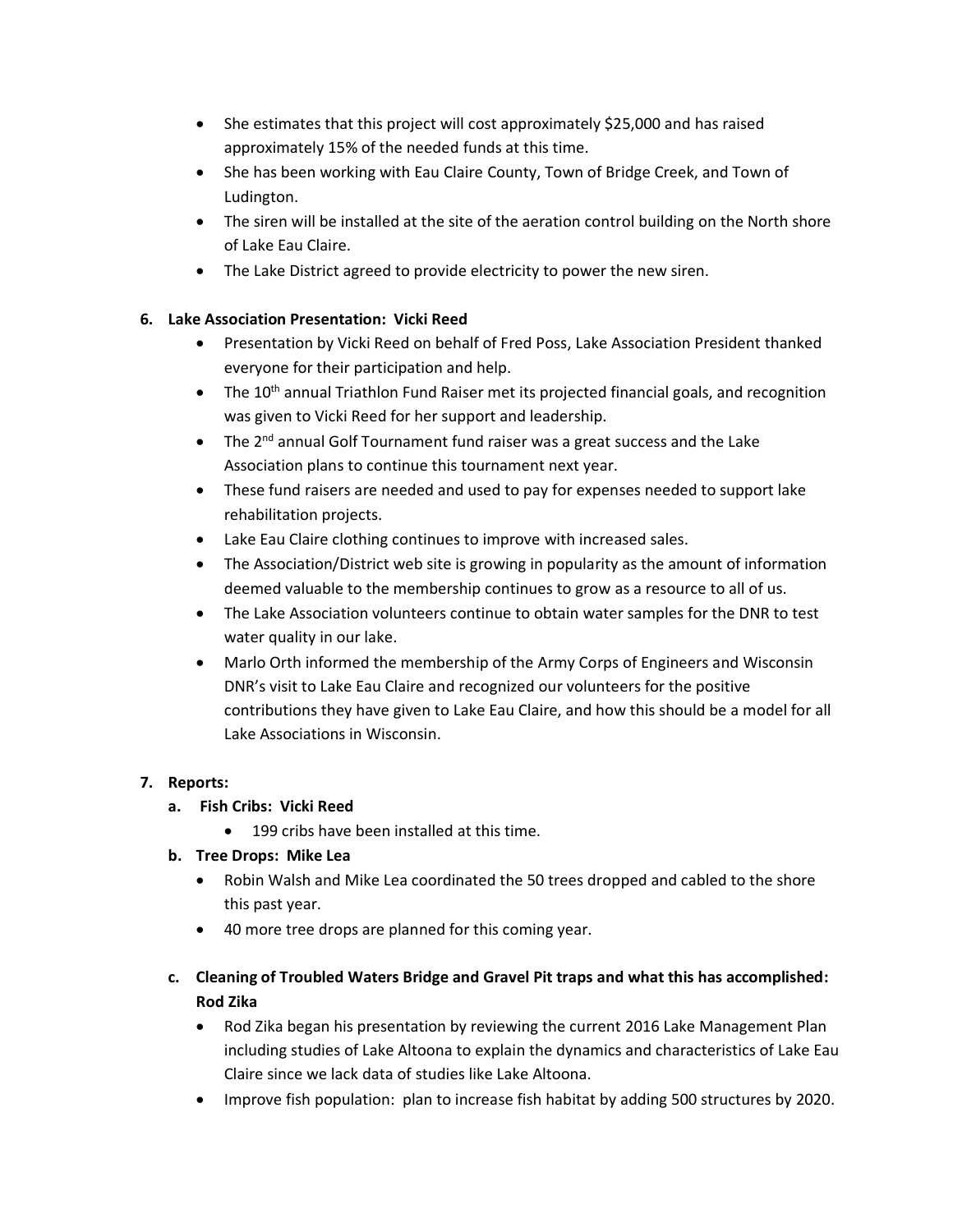- Resolve sediment erosion problems: to control and reduce the sediment loading
- Restore lake acreage to the lake: try to restore the lake to its original 1300 acres.
- Improve water quality: reduce nutrient and control internal phosphorous loading.
- The Lake Eau Claire watershed includes 900 square miles.
- Rod provided illustrations of the spoils sites showing the amount of sedimentation that has been removed from Troubled Water and Gravel Pit traps.
- He also showed the results of the traps and how the river has improved with the reduction and elimination of sand bars as a result of the traps.
- Illustrations were provided by use of drone pictures taken at a height of 400 feet showing river bank erosion in addition to sediment loading.
- The drone pictures helped identify the old or original river channels and how they have been affected by sedimentation and erosion but are now improving with the sand traps.
- The current Gravel Pit spoils site is nearly full and new sites need to be identified to meet the ongoing need for sediment deposition.

## **d. Aeration System: Rod Zika**

- The aeration system will improve oxygenation thereby reducing algae blooms.
- Increased oxygenation has now proven to increase fish growth and decrease algae blooms.
- The aeration system will not totally resolve the phosphorous problem because we cannot control all of the agricultural run-off but will provide a significant improvement in our water quality.
- The 2 year report on the effectiveness of our aeration system has been all positive without any noted problems or concerns.
- The radio transponders attached to fish (8-walleye) 7 were found to have moved into the deeper end of the lake when the aeration system was turned on.

## **e. Shoreline Restoration Initiative: Vicki Reed**

• The Lake Association is promoting a shoreline restoration project to be located on the north shore of Lake Eau Claire on the aeration system property. This project is to promote effective shoreline restoration techniques such as vegetation and tree coverage.

## **f. Muskrat and Hay Creek new sediment trap proposal: Rod Zika**

- Hay Creek represents a 40.6 square mile watershed, and Muskrat Creek represents a 34 square mile watershed.
- Hay Creek is primarily farmland for run-off of nutrients and sedimentation with significant erosion banks.
- Hay Creek trap needs to be enlarged and relocated. More study needed.
- Muskrat Creek: A trap needs to be installed. More study needed.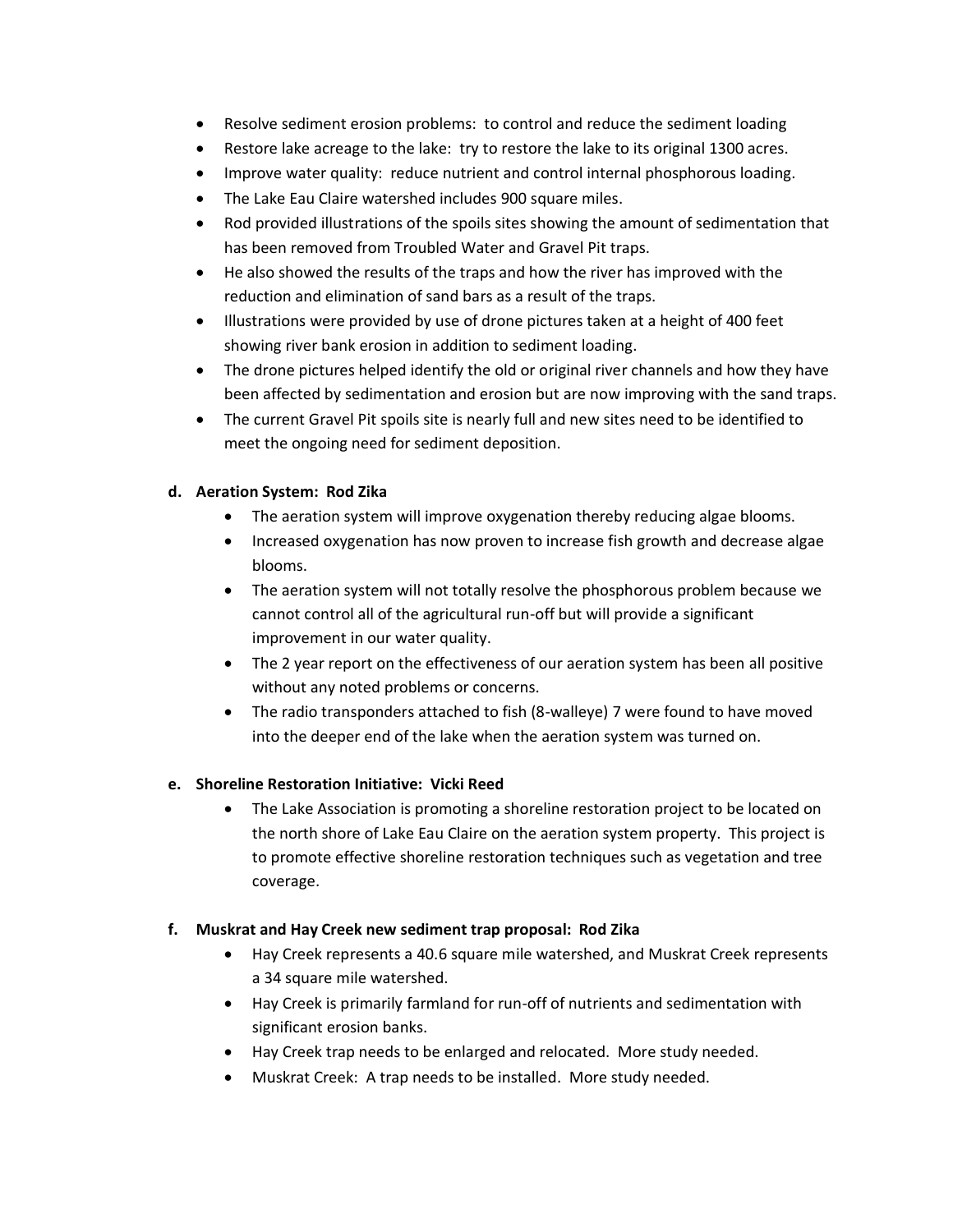- Rod sited Ayers Associates engineering survey to estimate the costs projected for these traps are: Hay Creek 3000 cu. yard trap: \$24,000 initial and \$10,000 annual maintenance, Muskrat Creek 5000 cu. yd. trap: \$40,000 initial and \$17,200 annual maintenance. Maintenance based on cleaning cost of \$8.00 per yard to clean traps.
- Success of the traps should be comparable to success with troubled Waters and Gravel Pit traps.

## **g. Eau Claire River Watershed Coalition: Chris Straight**

- Chris Straight presented an update of the Eau Claire River Watershed Coalition that includes Lake Eau Claire, Lake Altoona, and Mead Lake including 880 square miles.
- Counties include: Eau Claire, Clark, Chippewa, Taylor, and Jackson.
- Chris presented handout and access to the current web site to provide information now and in the future. Formation of the Coalition began in 2015.
- Watershed Coalition is primarily, by Federal Law (319 Plan), on nonpoint source of pollution dedicated primarily to phosphorous reduction.
- Chris reviewed required goals for a watershed coalition and what it will take for funds to be available to Lake Eau Claire.

## **8. 2017 Proposed Budget: Dean Boehne – action**

- Motion to accept proposed 2017 Budget as presented: Richard McHugh
- 2<sup>nd</sup> motion: Joe Hisrich
- Approved at the proposed Tax Levy of 1.75 mil rate

## **9. Proposed Tax Levy to meet proposed budget: Dean Boehne - action**

- The 1.75 mil rate is recommended by the Board to be approved in the 2017 Proposed Annual Budget.
- 1.75 Mil Rate levy approved for 2017 Budget.

## **10. Elect one commissioner for three year term:**

- Marlo Orth was nominated by Joe Hisrich for open Board of Commissioners position.
- No other nominations.
- As a result of a written secret ballot (29 votes for Marlo Orth), Marlo Orth was voted in for a 3 year term

## **11. Other Business:**

- Advisory Motion presented to setup a recommendation to address sedimentation traps at Hay Creek and Muskrat Creek when the Troubled Waters and Gravel Pit traps are under control prior to any other traps being considered: Jean Barganz
- 2<sup>nd</sup> motion: Jan Lund
- Approved as advisory recommendation to be considered by District Board